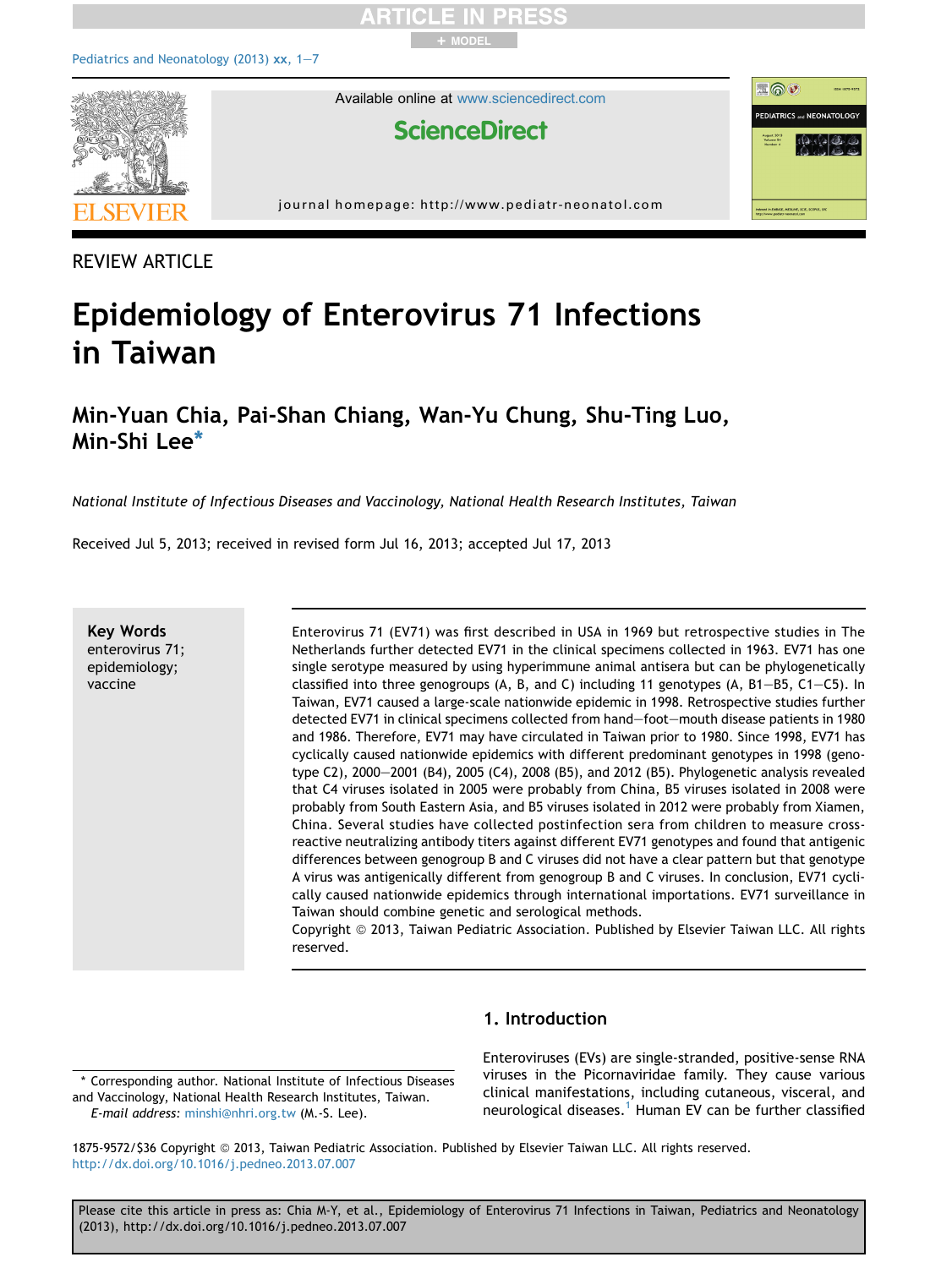into four species including human EV A (20 serotypes such as EV71 and coxsackievirus A), human EV B (59 serotypes), human EV C (21 serotypes), and human EV D (4 serotypes). Overall, human EV has more than 100 serotypes.<sup>[1,2](#page-5-0)</sup> For many years, polioviruses were the most important EVs because they caused large outbreaks of paralytic disease before poliovirus vaccines were available. EV71 was first described in California, USA, in 1969. Since then, EV71 has been detected worldwide.<sup>[2](#page-5-0)-[5](#page-5-0)</sup> Globally, two patterns of EV71 epidemic have been reported: small-scale outbreaks with few central nervous system (CNS)-complicated cases and deaths, and large-scale outbreaks with frequent CNS-

+ MODEL

complicated cases and deaths. The latter pattern occurred in Bulgaria (1975), in Hungary (1978), in Malaysia (1997), in Taiwan (1998), in Singapore (2000), in southern Vietnam (2005, 2007-2009, and 2011), in Brunei (2006), in Korea (2009), and in China (2007-2009).<sup>[2,6](#page-5-0)</sup> Because EV71 mortality rates are heavily affected by healthcare accessibility and standards, a more relevant clinical definition, such as CNS complication should be also used to quantify disease burden of EV71 infections in prevalent areas.

Although EV71 was first isolated in 1969, a retrospective analysis shows that this virus circulated in The Netherlands as early as  $1963<sup>5</sup>$  $1963<sup>5</sup>$  $1963<sup>5</sup>$  Molecular evolution studies further predicted that EV71 could have emerged in the human population around 1941. $5.7$  Recently, EV71 repeatedly caused life-threatening outbreaks of hand-foot-mouth disease (HFMD) with neurological complications in Asian children. The neurological manifestations progress very quickly and range from aseptic meningitis to acute flaccid paralysis and brainstem encephalitis.<sup>[2](#page-5-0)</sup> Due to its tremendous impact on healthcare systems, development of EV71 vaccines is a national priority in Taiwan and other Asian countries. Several vaccine candidates are being evaluated in humans and some will be licensed in the near future. Epidemiological characteristics are critical to the design of vaccine trials and formulation of vaccination policy when vaccines are licensed. Therefore, this review will focus on epidemiology of EV71 infections in Taiwan.

#### 2. Clinical spectrum of EV71

According to previous clinical studies conducted in northern Taiwan, symptomatic EV71 infections progress through four stages: HFMD/herpangina (Stage 1), CNS involvement (Stage 2), cardiopulmonary failure (Stage 3), and convalescence (Stage 4). $^2$  $^2$  This classification was recently rec-ommended in a World Health Organization (WHO) report.<sup>[6](#page-5-0)</sup> Follow-up studies further demonstrated that EV71 infection can cause long-term sequelae including neurological development and cognitive function.<sup>[8](#page-6-0)</sup> In a prospective hospital-based case-finding study, 21% of 183 EV71 infections in children aged  $<$  18 months of age developed neurological complications such as meningitis and enceph-alitis.<sup>[9](#page-6-0)</sup> Based on national severe EV surveillance and two  $cross-sectional$  serological surveys, Lu et al $10$  estimated that 130,617 Taiwanese children aged  $<$  3 years were infected with EV71 infections in 1998 and that 273 (0.21%) of these infected children developed neurological complications. Overall, the prospective hospital-based casefinding study would overestimate the proportion of EV71 infections with neurological complications and the national surveillance data would underestimate the proportion of EV71 infections with neurological complications. In a cohort study conducted from 2006 to 2012 in northern Taiwan, about 100 EV71 primary infections were detected serologically in children younger than 5 years and none of them developed neurological complications (Lee MS et al, unpublished data). Therefore, the proportion of EV71 infections with neurological complications would be between 0.21% and 1%.

#### 3. Laboratory diagnosis of recent EV71 infections

EVs include over 100 serotypes and usually cause selflimited infections with nonspecific symptoms in children, with the exceptions of polioviruses and EV 71 which frequently cause neurologic complications. Therefore, early detection and serotyping of EVs are critical in clinical management and disease surveillance. Moreover, herpangina and HFMD are major clinical manifestations for EV71 and other EV species A viruses. Therefore, laboratory diagnosis is critical to differentiate EV71 infections from other EVs. There are several methods for laboratory diagnosis of recent EV71 infections, including viruses isolation, molecular methods, and serology (Table 1). The traditional methods for detection and serotyping of EV infections are virus isolation and immunofluorescence assay, which are time-consuming and labor-intensive.<sup>[11,12](#page-6-0)</sup> Several clinical studies have documented that molecular diagnosis based on polymerase chain reaction saves time and is more sensitive than virus isolation for the detection of EV infections in hospitalized patients, $13-16$  $13-16$  $13-16$  but few studies have been conducted on outpatients. Moreover, no study has compared molecular tests and virus isolation/immunofluorescence

|             | <b>Table 1</b> Laboratory diagnosis methods for recent EV71 |  |  |  |
|-------------|-------------------------------------------------------------|--|--|--|
| infections. |                                                             |  |  |  |

| Method                | Advantages        | Disadvantages           |  |  |
|-----------------------|-------------------|-------------------------|--|--|
| Virus isolation/IFA   | Provide virus     | Low sensitivity         |  |  |
|                       | isolates          | Time consuming          |  |  |
|                       | for further study | Requires skillful       |  |  |
|                       |                   | manpower                |  |  |
| Nested RT-PCR         | High sensitivity  | Requires skillful       |  |  |
|                       | Time-saving       | manpower                |  |  |
|                       |                   | False positivity        |  |  |
|                       |                   | Multiple primers for    |  |  |
|                       |                   | different genotypes     |  |  |
| <b>CODEHOP RT-PCR</b> | High sensitivity  | Requires skillful       |  |  |
|                       | Time saving       | manpower                |  |  |
|                       |                   | Requires sequencing     |  |  |
| Serology:             | High sensitivity  | Requires skillful       |  |  |
| neutralizing          | High specificity  | manpower                |  |  |
| antibody              |                   | Requires pair sera      |  |  |
| Serology: ELISA       | Rapid diagnosis   | False positivity        |  |  |
| IgM                   |                   |                         |  |  |
| <b>ELISA</b>          | enzyme-linked     | immunosorbent<br>assay; |  |  |

scription polymerase chain reaction.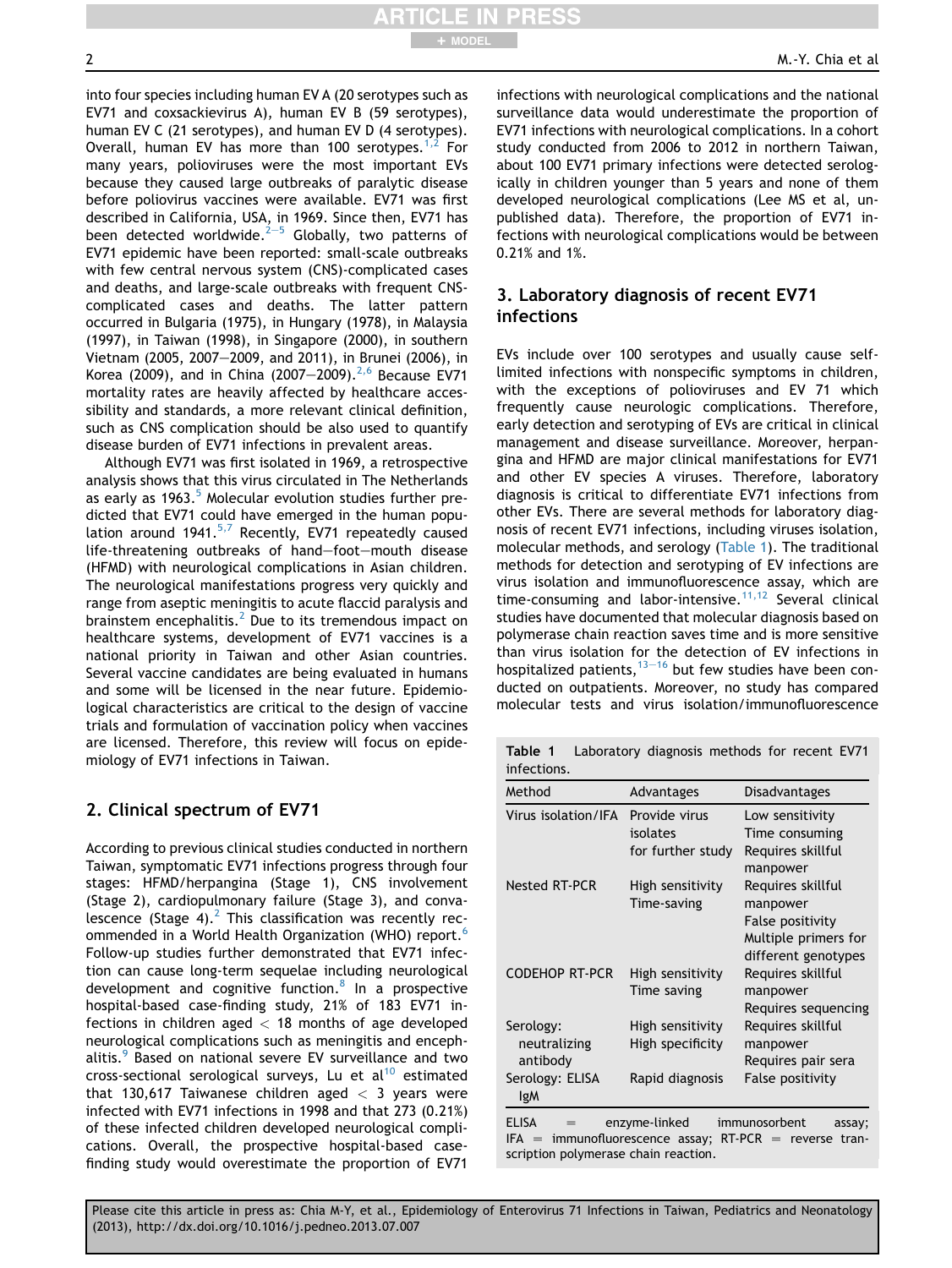#### <span id="page-2-0"></span>Epidemiology of enterovirus 71 in Taiwan 3

assay for serotyping of human EVs using clinical specimens. Although these methods have been used to detect EVs in clinical specimens including throat swabs, stool samples, and cerebrospinal fluid, $12-14,16-19$  $12-14,16-19$  $12-14,16-19$  $12-14,16-19$  $12-14,16-19$  reports elucidating the comparison among the diagnostic approaches are limited.

Molecular tests for the detection of human EVs in clinical specimens usually target highly conserved sites in the  $5'$ untranslated region.[20](#page-6-0) Due to low virus titers in clinical specimens, several reverse transcription-nested or reverse transcription-seminested polymerase chain reaction have been developed to further increase its sensitivity and spe-cificity.<sup>21-[23](#page-6-0)</sup> However, serotyping of EVs based on 5<sup>'</sup> untranslated region sequences directly amplified from clinical specimens have not been well evaluated. In addition, EV VP1 capsid gene has recently been proposed to be an ideal target for the detection and serotyping of EVs using the consensus degenerate hybrid oligonucleotide primer (CODEHOP). $^{24}$  $^{24}$  $^{24}$  A recent study compared virus isolation and the two molecular tests for detection and serotyping of EVs in clinical samples and found that the VP1 CODEHOP test performed well for detection and serotyping of EVs in clinical specimens and that it could reduce unnecessary hospitalization during EV seasons.<sup>[25](#page-6-0)</sup> Although molecular methods are much more sensitive than the virus isolation for the detection of EV infections, they require skillful manpower and are not suitable for clinics and community hospitals.

There are two serological methods available for laboratory diagnosis of recent EV71 infections, including neutralization assay and enzyme-linked immunosorbent assay (ELISA) immunoglobulin M (IgM). The neutralization assay is the most reliable method but it requires collection of pair sera, which is not feasible for most situations. Several studies have tried to develop ELISA serum IgM methods for rapid diagnosis of EV71 infections but these serum IgM assays all share the drawback of frequent false positive reactions  $(>20%)$  in patients infected with other human EVs such as CVA6 and CVA16 (Lee MS et al. unpublished data). $26-28$  $26-28$  $26-28$  Serum IgM tests with low false positive reactions are desirable to reduce unnecessary hospitalization during EV seasons.

#### 4. EV surveillance in Taiwan

A nationwide EV71 epidemic occurred in Taiwan in 1998, which may have caused the largest number of severe cases and deaths in human history. Since then, a national EV surveillance system has been established by Taiwan Centers for Disease Control. The national EV surveillance system includes three components: (1) a sentinel physician network to collect weekly number of HFMD and herpangina, which was recently replaced by the Real-time Outbreak and Disease Surveillance through the National Health Insurance Database; $29,30$  (2) a laboratory network for virus identification by collecting throat swabs from EV-like patients (herpangina and HFMD); and (3) mandatory notification of EV-like severe cases, which collects throat swab, serum, and contact information through an epidemiological investigation. Based on these surveillance data, nationwide EV71 epidemics have occurred cyclically in Taiwan since 1998 (Table 2). Retrospective studies further found that EV71

|            | <b>Table 2</b> EV71-related severe and fatal cases in Taiwan, |  |  |  |
|------------|---------------------------------------------------------------|--|--|--|
| 1998-2012. |                                                               |  |  |  |

| Year | Severe         | Death no.           | Predominant    |
|------|----------------|---------------------|----------------|
|      | case no.*      | (case fatality      | genotype       |
|      |                | rate <sup>†</sup> ) |                |
| 1998 | 405            | 78 (19)             | C <sub>2</sub> |
| 1999 | 6              | 1(17)               | B <sub>4</sub> |
| 2000 | 152            | 25(16)              | <b>B4</b>      |
| 2001 | 181            | 27(15)              | <b>B4</b>      |
| 2002 | 58             | 8(14)               | B4             |
| 2003 | 44             | 4(9)                | <b>B4</b>      |
| 2004 | 20             | 5(25)               | C <sub>4</sub> |
| 2005 | 82             | 8(10)               | C <sub>4</sub> |
| 2006 | $\overline{2}$ | 0                   | C <sub>5</sub> |
| 2007 | 7              | 2(29)               | C <sub>5</sub> |
| 2008 | 344            | 14(4)               | <b>B5</b>      |
| 2009 | 25             | 2(8)                | B <sub>5</sub> |
| 2010 | 12             | 0                   | C <sub>4</sub> |
| 2011 | 59             | 3(5)                | C4/B5          |
| 2012 | 144            | 2(1)                | <b>B5</b>      |

Data are presented as  $n$  (%).

Data source: Taiwan Centers for Disease Control.

\* Different laboratory methods were used for different years so these data should be interpreted with caution.

 $\dagger$  Case fatality rate  $=$  number of deaths/number of severe cases.

epidemics may have occurred in Taiwan in 1980 and 1986. $31,32$  As shown in Table 2, the first recognized EV71 epidemics occurred in 1998 with 405 severe cases including 78 fatal cases. Nationwide epidemics occurred again in 2000-2001, 2005, 2008, and 2012 with different predominant genotypes. Overall, clinical spectra of these epidemics were similar although different genotypes predominantly circulated in different years.  $32,33$  The laboratory diagnosis methods only employed virus isolation in early years but were revised to include serum IgM and molecular methods later. Therefore, it is not feasible to compare the magnitude of EV71 epidemics based on number of EV71 confirmed severe cases. However, case fatality rates decreased significantly in recent years, which may be related to an early warning of EV71 epidemics and stage-based clinical management.<sup>[6,32](#page-5-0)</sup>

#### 5. Age-specific incidence rates

To design clinical trials of EV71 vaccines, age-specific incidence rates of EV71 infections are required to identify target populations, estimate disease burdens, define endpoints of clinical efficacy, and calculate the sample size for efficacy trials. Age-specific incidence rates of EV71-related severe infections during the 1998 epidemic have been estimated to be 27.3/100,000, 37.1/100,000, 30.0/100,000, and  $23.1/100,000$  for children aged  $<$  6 months, 6-11 months,  $12-23$  months, and  $24-35$  months, respectively, which are too low to be a suitable endpoint of efficacy trials.[34](#page-6-0) Alternatively, EV71-related mild illness such as herpangina and HFMD could be suitable clinical endpoints. In an infant prospective cohort study initiated in 2006 in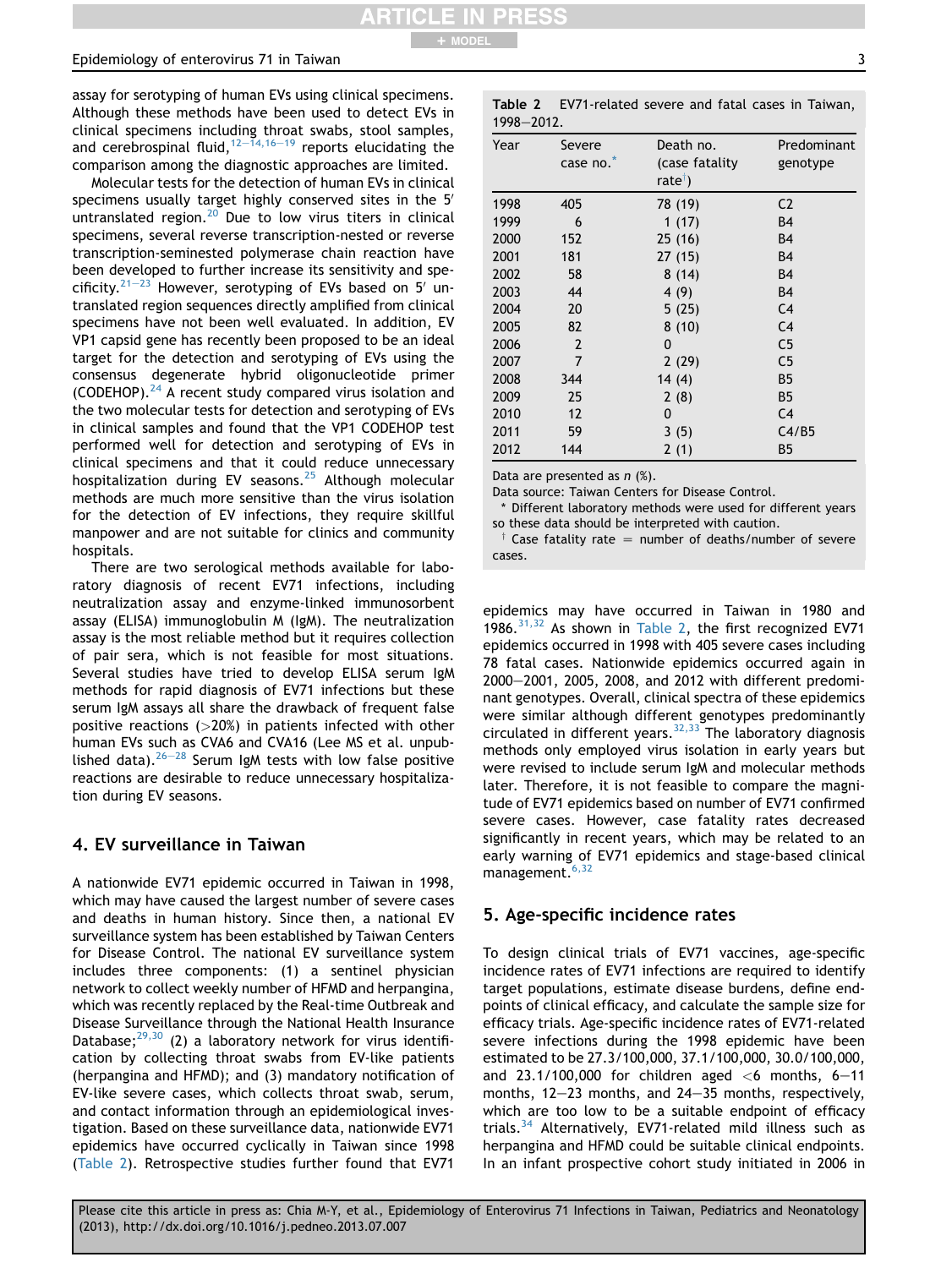northern Taiwan and employing serum neutralization assay to detect EV71 infections, the age-specific incidence rates of EV71 infection during the  $2008-2009$  epidemic were observed to increase from  $1.71/100$  person-vears at age 0-6 months infants to  $4.09/100$  person-years,  $5.74/100$ person-years, and 4.97/100 person-years in children aged  $7-12$  months, 13-24 months, and 25-36 months, respectively. In addition, the cumulative incidence rate was 15% by age 36 months, 39% of EV71 infections developed HFMD/ herpangina, and 29% of EV71 infections were asymptomatic in young children. $35$  A retrospective serosurvey also found that 37% of seropositive children reported to develop HFMD/herpangina during the 1998 nationwide epidemic in Taiwan.<sup>[34](#page-6-0)</sup> Overall, development of EV71 vaccines should target children age  $<$  6 months, and EV71-related mild illness such as herpangina and HFMD could be used as the clinical endpoints of efficacy trials.  $36$ 

#### 6. Seroprevalence of serum EV71 neutralizing antibody

In addition to age-specific incidence rates that require time-consuming prospective cohort studies, seroprevalence studies of neutralizing antibody can be readily conducted to estimate cumulative infection rates. Several seroprevalence studies have been completed in Taiwan using sera collected in 1994, 1997, and 1999 (Table 3). Overall, seropositive rates of EV71 neutralizing antibody in sera collected in 1994 were 39% in 5-year-old children and 57% in 8-year-old children, which indicates that EV71 was prevalent from 1986 to 1994. Seropositive rates of EV71 neutralizing antibody in children aged  $<$ 3 years in 1997 in Taipei City were about  $0\%$  (age  $0.5-0.9$  years) to 15% (age 3 years), which are much lower than in the same age groups in 1999. In a large-scale cross-sectional serosurvey conducted in 1999 in six areas including two urban (Taipei City and Kaohsiung City) and four rural areas, seropositive rates were higher in the preschool children in rural areas than in the urban areas but similar in school children in both areas, which indicates more intrafamily transmission affecting preschool children occurred in rural areas.

#### 7. Genetic and antigenic evolutions

According to analysis of VP1 sequences, EV71 was phylogenetically divided into three distinct genogroups: A, B, and  $C^{1,2}$  $C^{1,2}$  $C^{1,2}$  Genogroups B and C can be further divided into genotypes  $B1-B5$  and  $C1-C5$ , respectively, and genotype C4 is further classified into subgenotypes C4a and C4b. $36$ Recently, genogroups D, E, and F were identified in India.[37](#page-6-0) Genogroup A includes the EV71 strain (BrCr-CA-70), which was identified in 1970 in the USA but was not detected again until 2008. In an investigation of the HFMD outbreak in Anhui, China in 2008, five EV71 isolates were identified and they were closely related to genotype A based on analysis of VP1 genes.<sup>[38](#page-6-0)</sup> In 2009, genotype A viruses were further detected in Beijing, Hubei, and Yunan [\(Figure 1\)](#page-4-0). Reasons for the re-emergence of genotype A in China are not clear and should be clarified. By contrast, genotypes B and C continued to circulate around the world after the 1970s and the 1980s, respectively. Recently, retrospective studies have shown that a genotype B0 virus circulated in The Netherlands as early as 1963 and a genotype C0 virus circulated in Japan as early as  $1978.^{4,5}$  $1978.^{4,5}$  $1978.^{4,5}$ Interestingly, genogroup B viruses seemed to evolve through positive selection and only genotype B5 viruses are circulating. By contrast, genogroup C viruses have evolved through neutral selection and multiple genotype C viruses including C2, C4, and C5 are cocirculating globally.<sup>[5,7,36](#page-5-0)</sup> Moreover, EVs frequently recombine to generate new genotypes and serotypes, which could only be elucidated by complete genome analysis. Therefore, more efforts are required to generate complete genome data especially early EVs isolated before 1980.

|                           |      | <b>Table 3</b> Age-specific seroprevalence of EV71 neutralizing antibody in Taiwan.                    |
|---------------------------|------|--------------------------------------------------------------------------------------------------------|
| Location <sup>ref</sup>   | Year | <b>Findings</b>                                                                                        |
| Taipei city <sup>10</sup> | 1994 | 39% for 5 y, 57% for 8 y, 67% for 10-20 y, 58% for 31-50 y                                             |
| Taipei city <sup>10</sup> | 1997 | 44% for $<$ 6 mo, 0% for 6–11 mo, 5% for 1 y, 16% for 2 y, 15% for 3 y, 38% for 5 y, 47% for 10–20 y   |
| Taipei city <sup>10</sup> | 1999 | 38% for <6 mo, 15% for 6–11 mo, 20% for 1 y, 22% for 2 y, 21% for 3 y, 29% for 4 y, 29% for 5 y,       |
|                           |      | 33% for 6 y, 51% for 7 y, 47% for 8 y, 64% for 9 y, 63% for 10–20 y, 69% for 21–30 y, 69% for 31–50 y, |
|                           |      | 77% for $>50$ y                                                                                        |
| Taipei city <sup>34</sup> | 1997 | 36% for <0.5 y, 4% for 0.5–0.9 y, 4% for 1–1.9 y, 22% for 2–2.9 y, 36% for 3–5.9 y, 63% for 6–11 y,    |
|                           |      | 66% for 12-19 y, 57% for 20-29 y                                                                       |
| Taipei city <sup>34</sup> | 1999 | 7% for <0.5 y, 0% for 0.5–0.9 y, 8% for 1–1.9 y, 11% for 2–2.9 y, 34% for 3–5.9 y, 56% for 6–11 y,     |
|                           |      | 54% for 12-19 y, 60% for 20-29 y, 48% for 30-49                                                        |
| llan county <sup>34</sup> | 1999 | 8% for <0.5 y, 15% for 0.5–0.9 y, 18% for 1–1.9 y, 15% for 2–2.9 y, 49% for 3–5.9 y, 79% for 6–11 y,   |
|                           |      | 74% for 12-19 y, 78% for 20-29 y, 50% for 30-49 y                                                      |
| Taoyuan                   | 1999 | 13% for <0.5 y, 15% for 0.5–0.9 y, 30% for 1–1.9 y, 36% for 2–2.9 y, 49% for 3–5.9 y, 58% for 6–11 y,  |
| county $34$               |      | 60% for 12-19 y, 55% for 20-29 y, 47% for 30-49 y                                                      |
| Taichung                  | 1999 | 12% for <0.5 y, 0% for 0.5–0.9 y, 14% for 1–1.9 y, 30% for 2–2.9 y, 51% for 3–5.9 y, 65% for 6–11 y,   |
| county $34$               |      | 81% for 12-19 y, 73% for 20-29 y, 75% for 30-49 y                                                      |
| Kaohsiung                 | 1999 | 10% for $<$ 0.5 y, 3% for 0.5–0.9 y, 5% for 1–1.9 y, 15% for 2–2.9 y, 26% for 3–5.9 y, 57% for 6–11 y, |
| city <sup>34</sup>        |      | 56% for 12-19 y, 58% for 20-29 y, 72% for 30-49 y                                                      |
| Kaohsiung                 | 1999 | 24% for <0.5 y, 9% for 0.5–0.9 y, 12% for 1–1.9 y, 25% for 2–2.9 y, 40% for 3–5.9 y, 61% for 6–11 y,   |
| county $34$               |      | 68% for 12-19 y, 63% for 20-29 y, 67% for 30-49 y                                                      |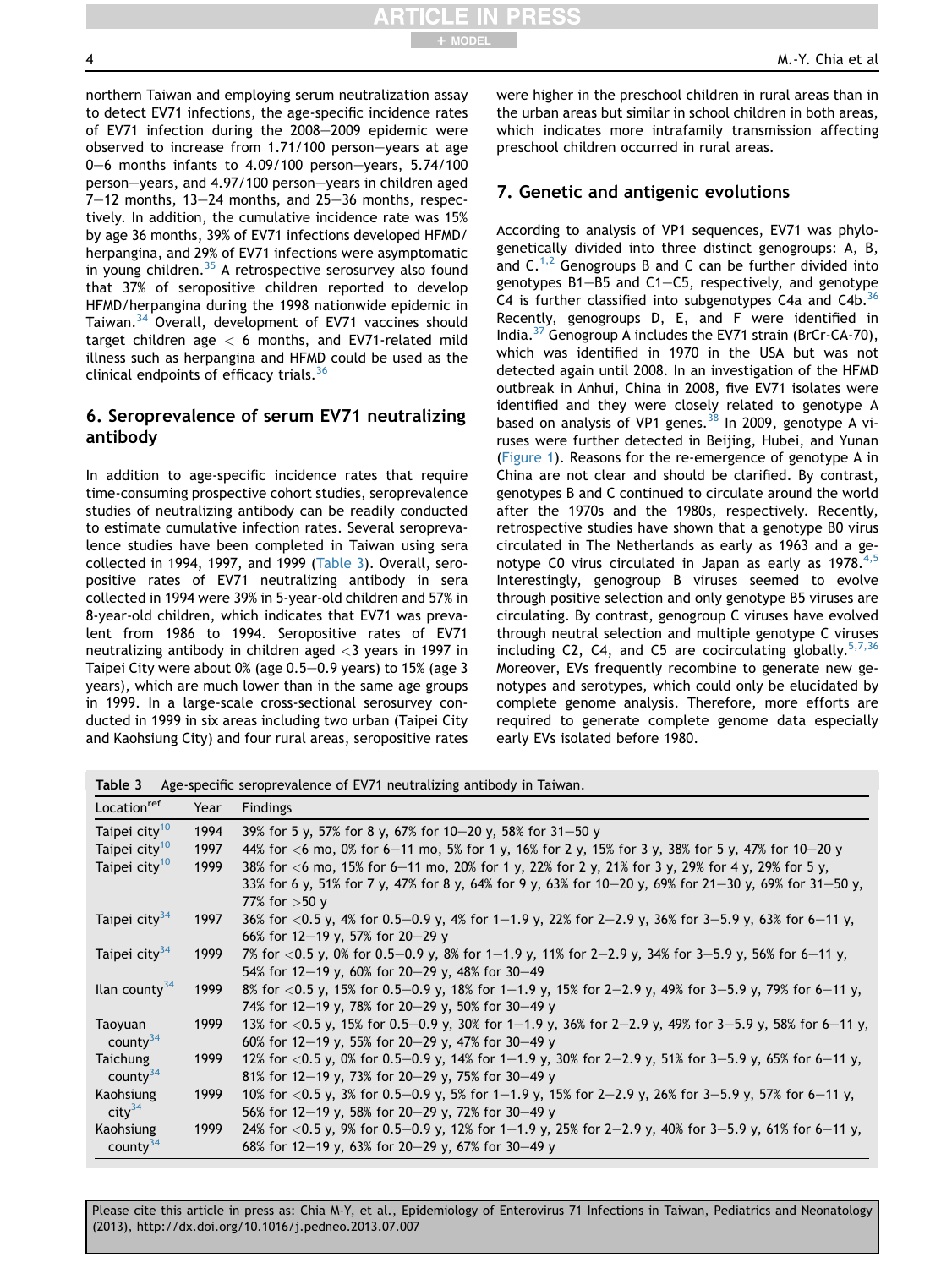# + MODEL

#### <span id="page-4-0"></span>Epidemiology of enterovirus 71 in Taiwan 5



 $0.05$ 

Figure 1 Phylogenetic analysis of VP1 genes of representative EV71 strains. The phylogenetic tree was generated by the neighbor-joining method with 1000 bootstraps based on nucleotide sequence from 2481 to 3278 using genome of EV71 (accession number is U22521) as reference. Only bootstrap values over 70% are shown. Coxsackievirus A16 strain was used as the outlier.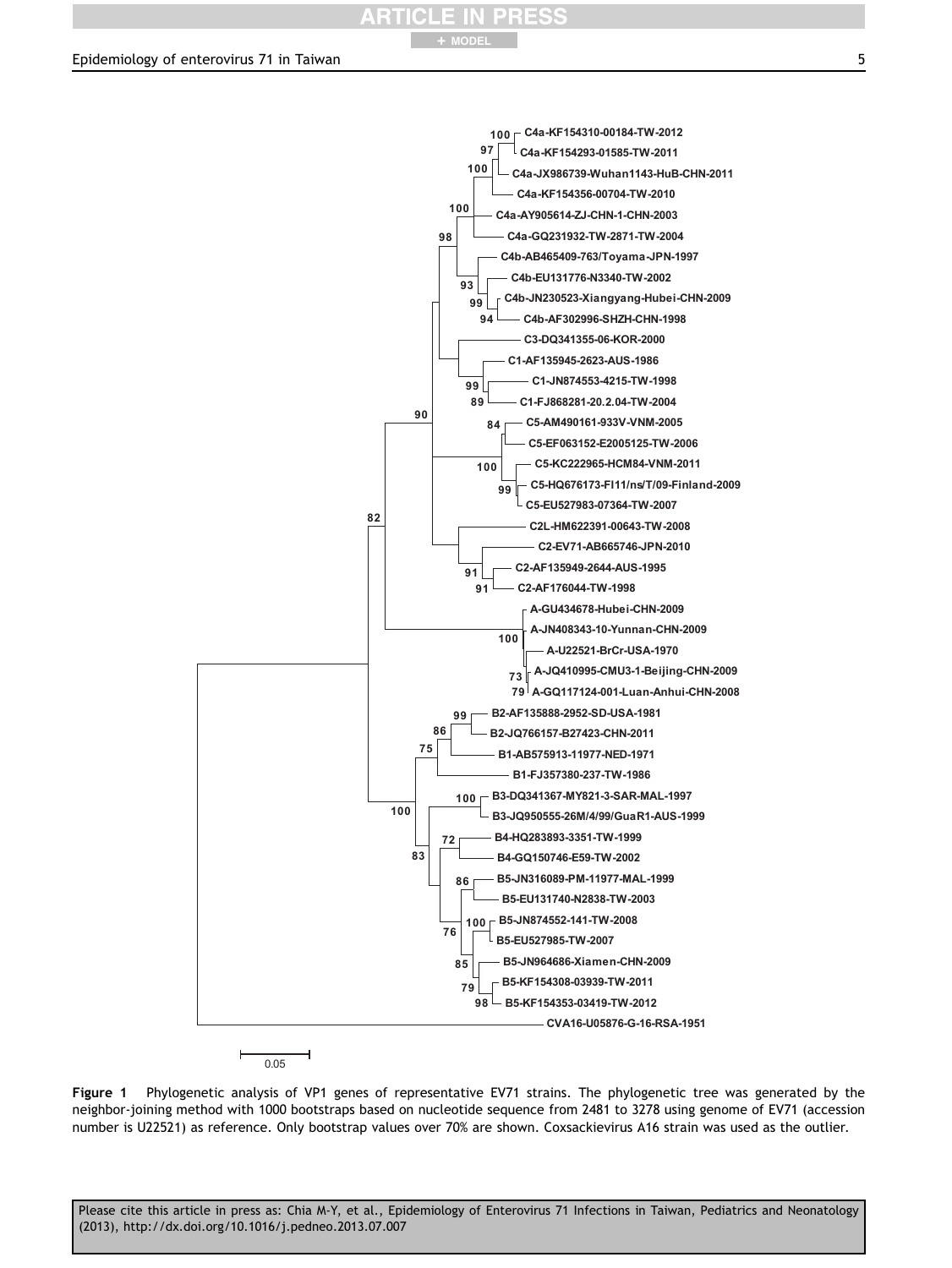<span id="page-5-0"></span>

+ MODEL

In Taiwan, different predominant genotypes were identified in different epidemics [\(Table 2](#page-2-0); [Figure 1](#page-4-0)). Based on retrospective studies, genotype B1 viruses circulated in Taiwan from 1980 to 1986. In the 1970s, genotype B1 viruses circulated widely in Europe, Japan, and USA. Phylogenetic analysis of VP4 genes found that the genotype B1 viruses isolated in Taiwan in 1980 and 1986 clusters together but could be differentiated from other genotype B1 viruses, which indicates that genotype B1 viruses have been introduced to Taiwan for some time. $31$  Information about circulating genotypes is not available from 1987 to 1997 in Taiwan. In 1998, Taiwan experienced the largest epidemic caused by genotype C2. Genotype C2 viruses were widely detected in the middle 1990s in Australia, Japan, and The Netherlands and they were likely to have emerged though recombination between EV71 and CAV8. $^{39}$  $^{39}$  $^{39}$  The genotype C2 viruses were replaced by genotype B4 viruses, which caused nationwide epidemics in 2000-2001 in Taiwan. Genotype B4 viruses were widely detected in the late 1990s and could evolve from genotype B2 viruses. The B4 viruses were replaced by genotype C4a viruses, which caused nationwide epidemics in 2005. Genotype C4 viruses were first detected in Japan and China in 1997 and 1998, respectively and evolved into two subgenotypes (C4b and C4a) in 2003 [\(Figure 1\)](#page-4-0). Since then, genotype C4a viruses have become predominant and spread to a lot of countries including Australia, Austria, Japan, Taiwan, and Vietnam. Genotype C4a viruses could evolve from recombination between genotype C4b and genogroup B viruses. The genotype C4a viruses were replaced by genotype C5 viruses, which only spread sporadically in 2006-2007 in Taiwan. Genotype C5 viruses were first detected in Viet-nam in 2003 and caused a large scale of epidemic in 2005.<sup>[40](#page-6-0)</sup> Genotype B5 viruses emerged in late 2007 in Taiwan and caused a nationwide epidemic in 2008. Genotype B5 viruses were first detected in South Asia (Singapore or Malaysia) in 1999 and spread to several Asian countries in the early 2000s [\(Figure 1\)](#page-4-0). In 2003, genotype B5 viruses were detected sporadically in Taiwan. They were not detected again in Taiwan until 2007. After the 2008-2009 epidemic, genotype B5 viruses disappeared and only genotype C4a viruses were detected sporadically in 2010 and 2011 in Taiwan. Genotype B5 viruses re-emerged in mid-2011 in Taiwan and caused nationwide outbreaks in 2012. Interestingly, the re-emerging genotype B5 viruses in  $2011-2012$  were phylogenetically closer to B5 viruses circulated in Xiamen, China in 2009 than to the B5 viruses isolated in Taiwan in 2008–2009 [\(Figure 1;](#page-4-0) Lee MS et al, unpublished data). International spreading of EV71 is common in Asia and should be monitored through international networks.

Because EV71 genetic variants have been widely identified in Taiwan and globally, it is necessary to examine their antigenic variations, which is critical to the selection of vaccine strains. EV71 has one single serotype as measured by using hyperimmune animal antiserum but antigenic variations have been reported recently in human studies. Using sera collected from young children with a primary infection of genotype B5, two studies detected partial antigenic differences between genogroups B and C but not between viruses in the same genogroup (B5 and B4 viruses).  $18,33$  Kung et al<sup>41</sup> did not detect significant antigenic differences between genotypes B4 and C4 viruses using acute-phase sera from EV71 inpatients. A serological survey in healthy Japanese children and adults detected partial antigenic differences between genotype B5 and Aviruses but not among different genotypesin genogroups B and C that had previously circulated in Japan. $42$  By constructing an antigenic map, however, Huang et  $al^{43}$  $al^{43}$  $al^{43}$  detected antigenic differences between genogroups B and C, and also between B5 and B4 viruses. A recent study found that Taiwanese children infected with genotypes C2, C4, B4, and B5 had lower GMTs ( $\geq$ 4-fold difference) against genotype A than other genotypes but antigenic variations between genogroups B and C did not have a clear pattern.<sup>[44](#page-6-0)</sup> It is hard to compare different studies that employed different human sera and laboratory procedures, in particular the cell lines used in the neutralization assay. A network to harmonize laboratory procedures including standard sera and viruses is required to make the comparison possible. Moreover, the clinical and epidemiological significance of the observed antigenic variation requires longitudinal serological studies for clarification. In addition, it is not feasible to collect a large amount of serum from children postinfection to measure cross-reactive neutralizing antibody titers against multiple EV71 genotypes. Recently, a rabbit model has been developed to generate antisera for monitoring antigenic variations of EV71, which could be integrated to EV surveillance system (Lee MS, unpublished data).

#### 8. Conclusions

EV71 is highly contagious and causes life-threatening outbreaks in children in Taiwan and several Asian countries. In the past 10 years, EV71 has caused nationwide epidemics every 3-4 years in Taiwan. Different genotypes dominate in different epidemics but the pattern is not predictable in Taiwan. Case-fatality rates of EV71 infections in recent epidemics seem to decrease significantly in Taiwan due to early warning of EV71 epidemics and stage-based clinical management. Overall, EV71 seems to have evolved rapidly and spread widely in Asia in the past 15 years. The Taiwanese experience on control and prevention of EV71 would be valuable to other countries facing EV71 epidemics.

#### References

- 1. [Solomon T, Lewthwaite P, Perera D, Cardosa MJ, McMinn P,](http://refhub.elsevier.com/S1875-9572(13)00139-3/sref1) [Ooi MH. Virology, epidemiology, pathogenesis, and control of](http://refhub.elsevier.com/S1875-9572(13)00139-3/sref1) enterovirus 71. [Lancet Infect Dis](http://refhub.elsevier.com/S1875-9572(13)00139-3/sref1) 2010;10:778-[90.](http://refhub.elsevier.com/S1875-9572(13)00139-3/sref1)
- 2. [Lee MS, Chang LY. Development of enterovirus 71 vaccines.](http://refhub.elsevier.com/S1875-9572(13)00139-3/sref2) [Expert Rev Vaccines](http://refhub.elsevier.com/S1875-9572(13)00139-3/sref2) 2010;9:149-[56](http://refhub.elsevier.com/S1875-9572(13)00139-3/sref2).
- 3. [Bible JM, Pantelidis P, Chan PK, Tong CY. Genetic evolution of](http://refhub.elsevier.com/S1875-9572(13)00139-3/sref3) [enterovirus 71: epidemiological and pathological implications.](http://refhub.elsevier.com/S1875-9572(13)00139-3/sref3) [Rev Med Virol](http://refhub.elsevier.com/S1875-9572(13)00139-3/sref3) 2007;17:371-[9.](http://refhub.elsevier.com/S1875-9572(13)00139-3/sref3)
- 4. [Chan YF, Sam IC, AbuBakar S. Phylogenetic designation of](http://refhub.elsevier.com/S1875-9572(13)00139-3/sref4) [enterovirus 71 genotypes and subgenotypes using complete](http://refhub.elsevier.com/S1875-9572(13)00139-3/sref4) [genome sequences.](http://refhub.elsevier.com/S1875-9572(13)00139-3/sref4) Infect Genet Evol 2010;10:404-[12](http://refhub.elsevier.com/S1875-9572(13)00139-3/sref4).
- 5. [van der Sanden S, Koopmans M, Uslu G, van der Avoort H, Dutch](http://refhub.elsevier.com/S1875-9572(13)00139-3/sref5) [Working Group for Clinical Virology. Epidemiology of entero](http://refhub.elsevier.com/S1875-9572(13)00139-3/sref5)[virus 71 in the Netherlands, 1963 to 2008.](http://refhub.elsevier.com/S1875-9572(13)00139-3/sref5) J Clin Microbiol  $2009:47:2826 - 33.$  $2009:47:2826 - 33.$  $2009:47:2826 - 33.$  $2009:47:2826 - 33.$  $2009:47:2826 - 33.$
- 6. World Health Organization. [A guide to clinical management](http://refhub.elsevier.com/S1875-9572(13)00139-3/sref6) [and public health response for hand, foot and mouth disease](http://refhub.elsevier.com/S1875-9572(13)00139-3/sref6) (HFMD)[. Geneva: WHO; 2011](http://refhub.elsevier.com/S1875-9572(13)00139-3/sref6).
- 7. [Tee KK, Lam TT, Chan YF, Bible JM, Kamarulzama A, Tong CY,](http://refhub.elsevier.com/S1875-9572(13)00139-3/sref7) [et al. Evolutionary genetics of human enterovirus 71: origin,](http://refhub.elsevier.com/S1875-9572(13)00139-3/sref7)